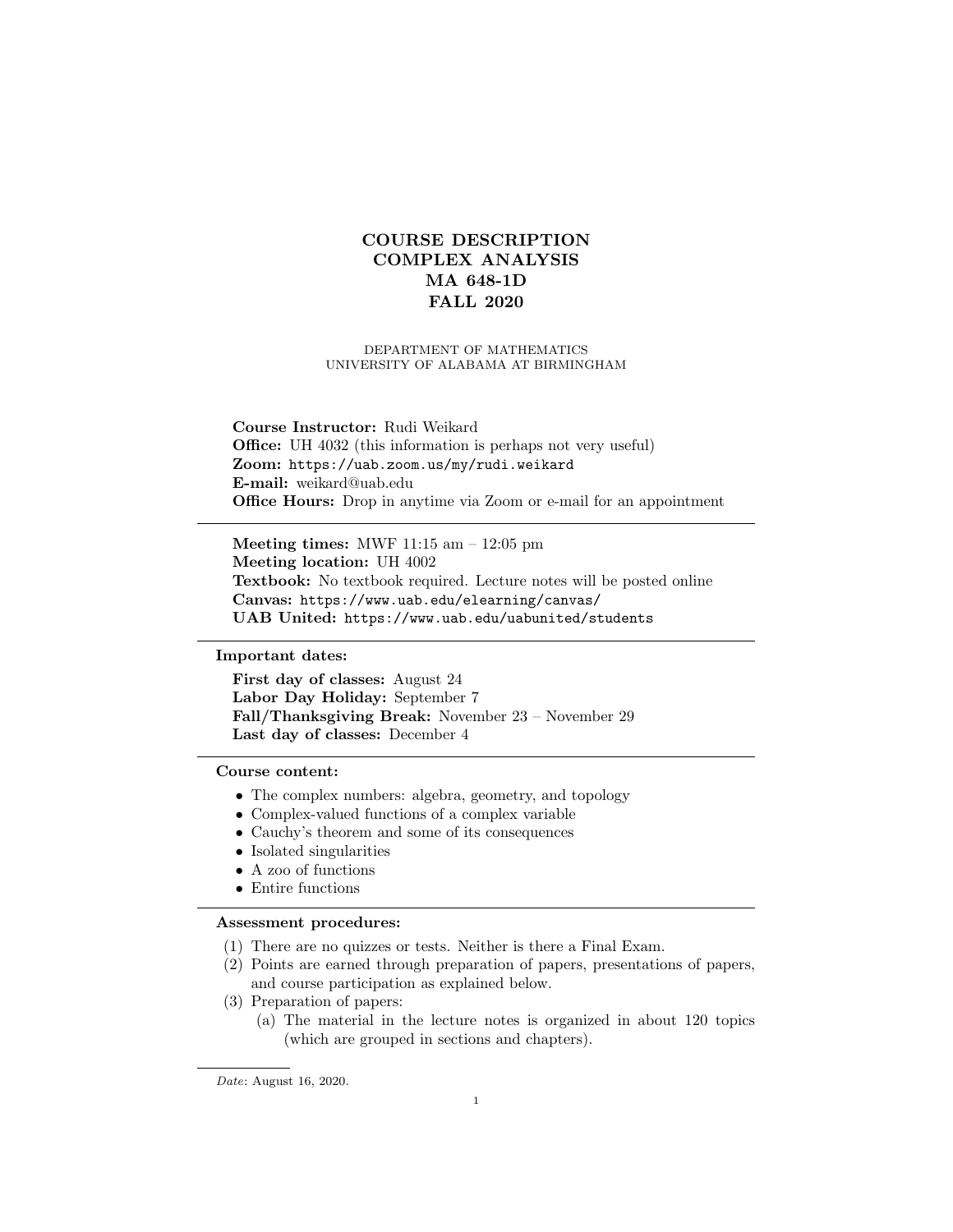- (b) For each topic students prepare papers and put them in an electronic format (e.g., a scan of handwritten work on paper). Up to four students may collaborate in the preparation of a paper. Papers must have a title (the title of the topic treated) and must list the author or authors.
- (4) Presentation of papers:
	- (a) Students are selected randomly to present their work. This selection occurs just before class. Since random numbers are not distributed evenly for finitely many trials I may, if necessary, intercede to get a more even distribution of selections.
	- (b) Upon being selected a student may decline to present. There is no penalty for declining except the forfeiture of the opportunity of earning points.
	- (c) Upon being selected and accepting the task students share their paper with the class explaining all details (many of which are missing in the notes).
	- (d) After the presentation the paper will be made available to everyone on Canvas.
	- (e) 20 points will be awarded for the correct presentation of a topic. 8 points are awarded to the presenter while the remaining point are distributed equally among the authors of the paper (including the presenter). Up to four authors are allowed per paper.
- (5) Course participation:
	- (a) Sometimes a presentation may involve mistakes or issues may remain unclear. Students are encouraged to ask questions for additional clarification.
	- (b) Asking a relevant question will earn between 1 and 5 points at the discretion of the instructor.
	- (c) Giving correct answers is part of a successful presentation, i.e., a presentation earning points.
- (6) Letter grades: If we cover all material of the lecture notes, the student with the highest score  $S$  will receive an A. An A, B, or C is earned by anyone who has at least  $90\%$ ,  $70\%$ , or  $50\%$ , of S, respectively.
- (7) Should we fall short of covering all material the highest score will earn a B.

## COVID-19

UAB Disability Support Services (DSS) has established a process for UAB students to request temporary adjustments based on the impact of COVID-19. The process is similar to the traditional DSS registration procedures for accommodations based on disability. However, these requests will be referred to as "COVID-19 Related Temporary Adjustments". On the DSS website http://www.uab.edu/dss, there is a section (next to the traditional DSS application process) titled "Request COVID-19 Temporary Adjustments" where students can read the process and click to complete an application.

## Disability Support Services

UAB is committed to providing an accessible learning experience for all students. If you are a student with a disability that qualifies under the Americans with Disabilities Act (ADA) and/or Section 504 of the Rehabilitation Act, and you require accommodations, please contact Disability Support Services for information